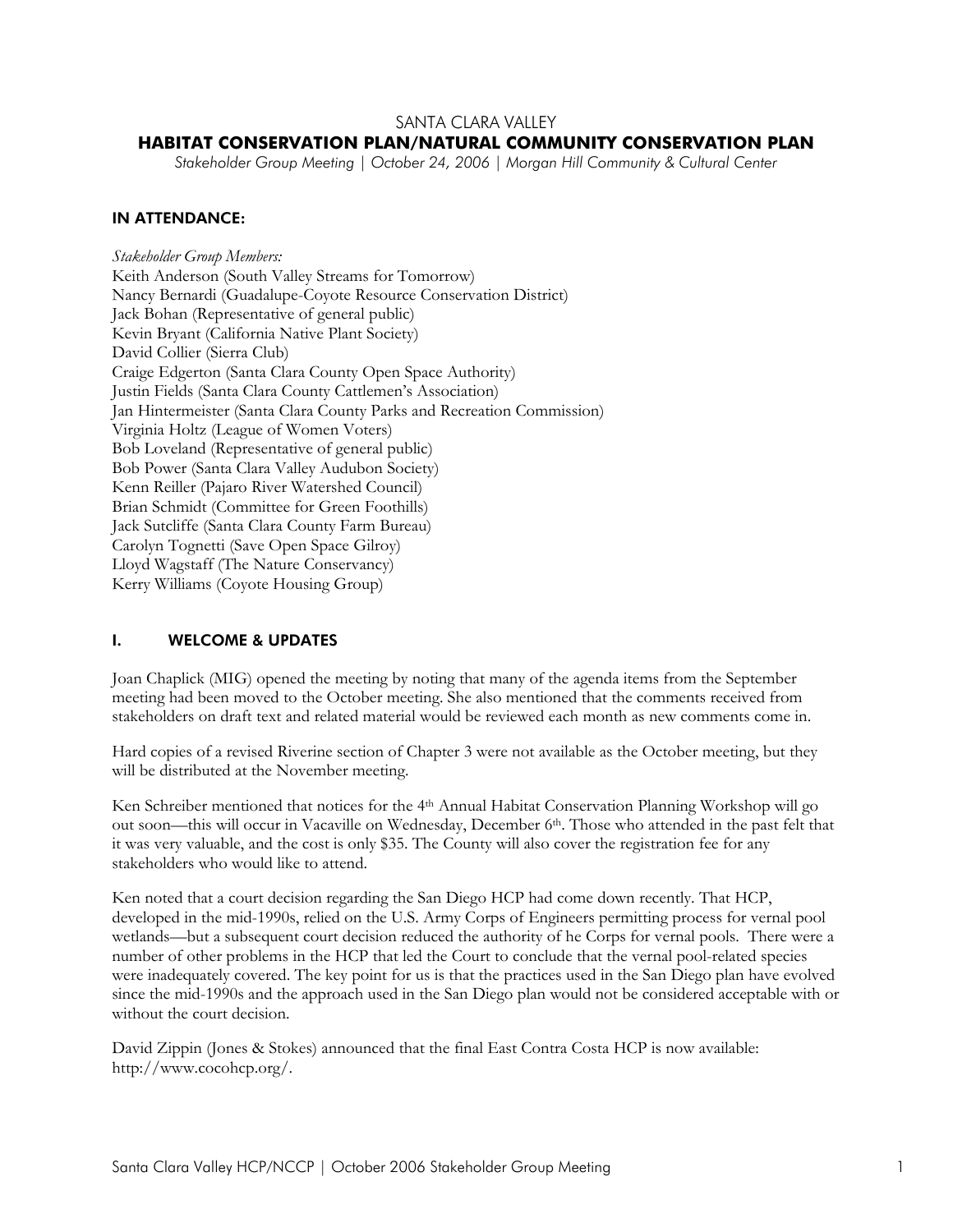One member asked how EIRs for new projects will be dealt with before the HCP is finalized. Any EIRs will be evaluated against the general principles guiding the HCP, although this may be difficult since the plan is still preliminary. Ken Schreiber noted that any private or public sector project proposed before the HCP is adopted is technically an interim activity. Four to six interim projects are processed each month through the wildlife agencies. As the HCP/NCCP develops, information will be incorporated into Wildlife Agency comments on interim projects.

# II. DISCUSS COVERED ACTIVITIES

At the beginning of the discussion of covered activities, Ken Schreiber asked that the group also discuss activities that are not covered. Darryl Boyd announced that the Coyote Valley Specific Plan would not be covered. Initially, the City of San Jose thought it would be a covered activity, but after further analysis, have determined it will not be a covered activity. David Zippin added that this did not mean that the project would be ignored; rather, it will be considered as a factor for other elements and impacts. David explained that each local agency partner can propose activities that they would like covered, but they can also decide to withdraw these requests.

Lloyd asked whether an activity can be re-included if partner agencies changed their minds again. David responded that this was a possibility depending on the timing. For this plan, the relevant milestone is before the draft EIR/EIS comes out (early 2008).

David Collier observed that the mitigation systems for the projects could potentially be coordinated as well, even if projects are not covered by the HCP/NCCP.

### *Lessons from other HCPs*

The group discussed lessons learned from several other HCPs. The Natomas Basin HCP funding plan was not successful, for instance, because they set their fees too low to accommodate the mitigation that was needed. The Contra Costa plan has a periodic adjustment built into it that tracks home prices. A final stopgap might be that in order to continue to receive permits, the developers have to bring their own lands.

# *Covered activities*

**Development in Gilroy.** Several stakeholders commented on Gilroy's build out and the final Gilroy build out line. Gilroy does not have a clearly established ultimate build out line as Morgan Hill and San Jose do. However, only growth within their current General Plan is covered, and if in the future they opt to grow beyond that area, they will need to get an amendment to the HCP.

**Water District.** Water District activities will be covered, including a reconstruction of Pacheco Dam.

**FAHCE.** The plan is still to cover FAHCE for state permits. Keith noted that there was some discussion of including the entire FAHCE project in the HCP, and he wondered whether or not this would mean expanding the study area to include Stevens Creek. Pat noted that they would like the FAHCE project to move forward independently so that it can go back to the state sooner.

David noted that the plan would also address what to do if the group later decides that factors like sedimentation should be addressed.

Brian Schmidt noted that it was important to distinguish between Rural Residential and rural residential. He asked whether the extent of coverage would depend on the passage of Measure A—David replied that even without Measure A it would be difficult to determine, but with Measure A it becomes more complicated to identify how the General Plan gets implemented.

# *What's not covered*

- Bay Area/Central Valley high speed train
- New highway between I-5 and Highway 101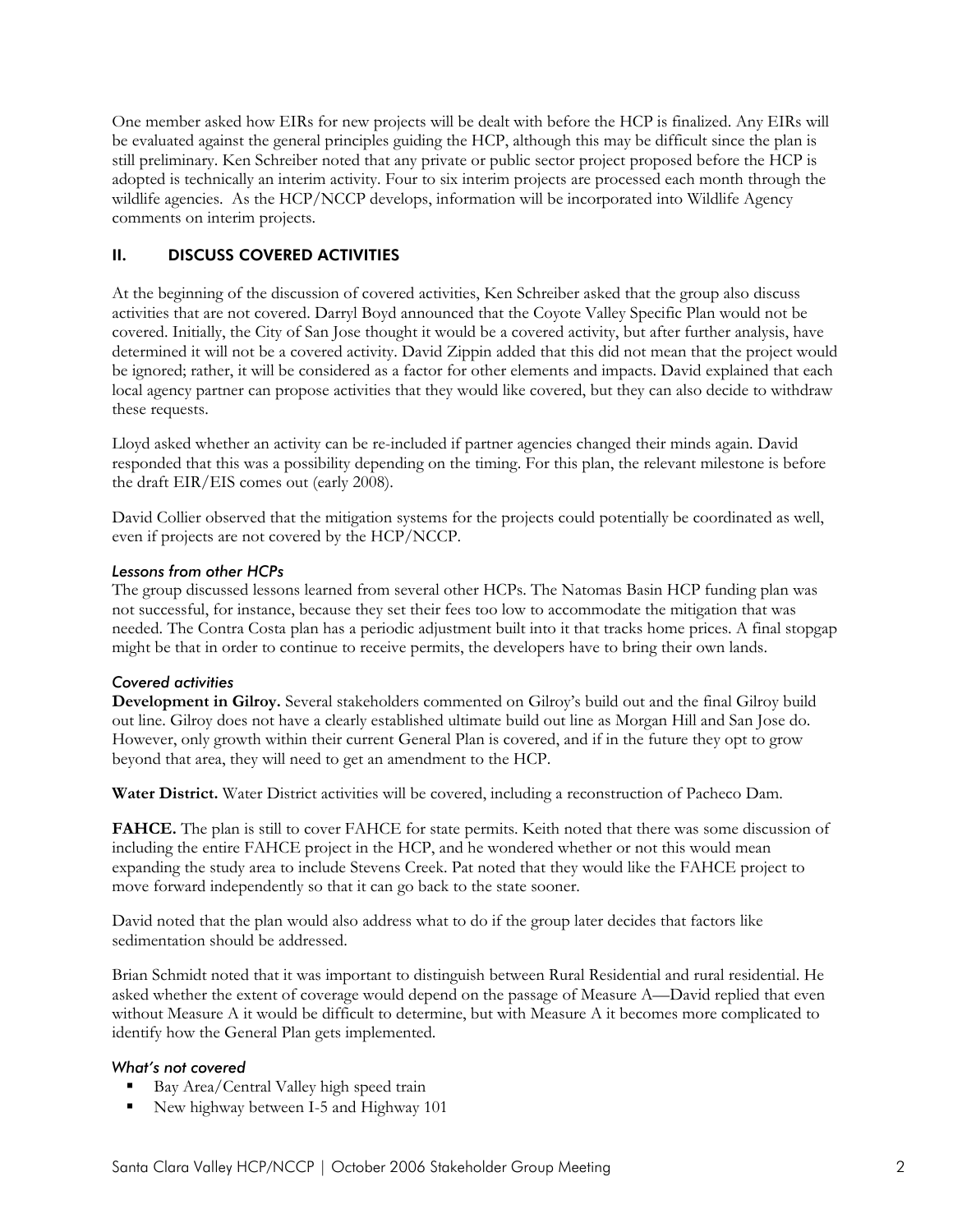- Routine and ongoing agricultural activities
- Commercial vineyard expansion
- Timber harvest operations—do they require permits from the county? A recent decision determined that the County could say where but not how timber harvesting occurred. The State still preempts on the County on the question of how.
- Mercury removal and remediation (though water district activities do at times remove mercury)
- Kirby Canyon Landfill Expansion
- **PG&E Operations & Maintenance**
- **SCVWD** Stream Maintenance Program Activities
- Fish and Aquatic Habitat Collaborative Effort (FAHCE) HCP Activities

David Zippin noted that there are a number of activities that are simply beyond the control of the applicants for the HCP. Otherwise, activities are covered to the extent that they affect covered species (e.g., redevelopment is not covered, because it doesn't directly affect the covered species).

David Collier felt that it wasn't clear whether the vineyard exclusion referred to new vineyards or all vineyards

Kenn Reiller felt that the levy reconstruction question was a significant one. For instance, the federal agencies don't like trees in levies, but many county levies have these and they may have species living in them.

David Collier had a problem with the last paragraph in 2-3, page 2-2. This includes a list of activities that are intended to be covered, and a list of those that aren't. A project can't be covered if it is unclear if it is going to exceed the cap for the allocation of impact. Perhaps the problem could be solved by making this language a bit clearer.

#### III. DISCUSS CHAPTER THREE & APPENDIX D

The discussion of Chapter Three opened with Keith Anderson's comment that there is a general absence of any mention of Pacheco Creek in this section. However, this may have been remedied through the addition of the new Riverine section. Keith was also concerned that known information about the area's streams is not included in this section. For instance, there is no temperature information on the creeks—but the Water District has been measuring this for three years.

There is concern about uncertainty in the land mapping, the concern is also shared by the science advisors. There is a higher certainty with respect to some kinds of land types than there is for others. If there's little uncertainty in where the habitat is and where the species is, you can set aside land very easily. If the uncertainty on either side is higher, however, you'll want to set aside more land to compensate.

David Zippin agreed, and noted that there are checks built into the process to try to mitigate this. The habitat models will also need to be verified.

#### *Steelhead*

We want to be consistent with how this has been addressed in other programs—stream maintenance and FAHCE. There are two methods: population-based and habitat-based. However, the information on the species isn't strong enough to use a population-based approach, so it will be a habitat-based approach.

Kenn Reiller suggested looking to the TDML action plan for the Pajaro Valley, which uses a surrogate species for the steelhead. He can email a PDF of this.

#### *General comments on Chapter Three and Appendix D*

Keith advocated for getting a rewrite of the Chinook and steelhead salmon species section.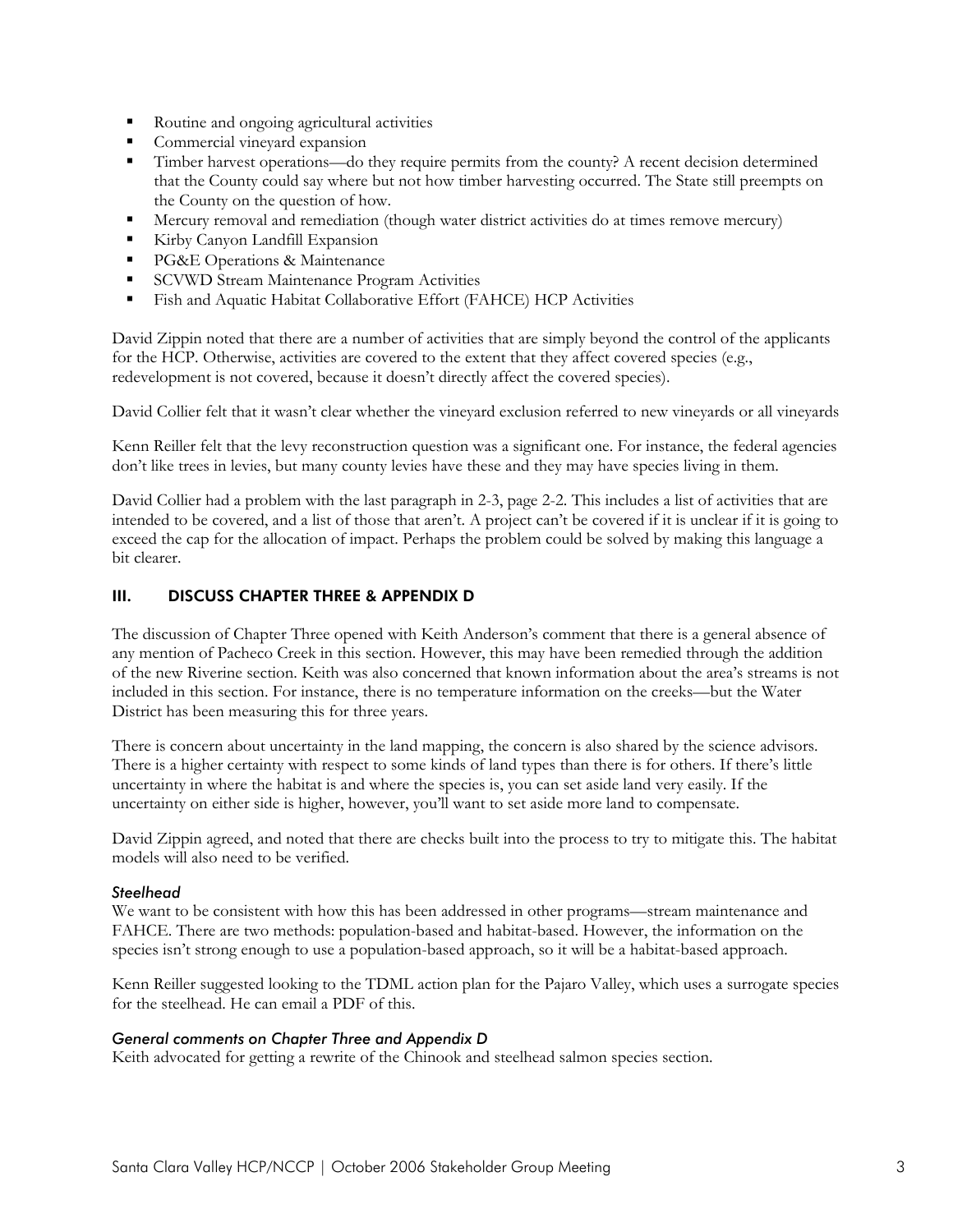Jan asked what would be done with the burrowing owl section. He feels it has a number of inadequacies as far as what is usable habitat for burrowing owls—primary and secondary habitat designations should be reversed.

Kenn Reiller noted that information specific to dams needs to be included in the Riverine section—it's missing right now.

Carolyn noted that she was missing the California tiger salamander section, and is concerned about Figure 2, which talks about occurrences within the study area. David Zippin also noted that it is not a safe assumption that just because a species is declining overall, it's declining in the study area—in the Central Coast range, the salamanders may even be stable.

What's happened with the species that were being considered to be dropped? Jones & Stokes has recommended dropping five of the seven, but keeping the two plants. They had been waiting to make the decision until the science advisors' report was ready, but this has been delayed two months so Jones & Stokes now wants to go ahead.

Kevin Bryant has information for the plants section and will forward it to Joan for use by the project team.

# IV. DISCUSS STAKEHOLDER COMMENTS RECEIVED TO DATE

The group briefly reviewed stakeholder comments received to date. On Chapter One, one member noted that the criteria for no-take species may be too restrictive—maybe these should be defined as species whose viability is in question if take is allowed.

One stakeholder asked why all special status species shouldn't be considered for coverage under the plan. David Zippin noted that different jurisdictions take different approaches—e.g., San Diego, which is still trying to cover 150 to 200 species. It's easier, David thinks, to focus on a smaller number of species and ensure that they're adequately addressed. It's also clearer why the species have been chosen.

One stakeholder observed that, given that preservation is designed on the basis of land cover and land type, it might be useful to know whether the span of a species habitat was within this area.

Craige wondered if there was an additive element to protecting land. David Zippin noted that sometimes this applied, but there are often areas that are critical and irreplaceable for a single species, even if others are not present—you don't want to neglect these lands either. These factors will be specified and balanced in the plan.

Kenn Reiller is concerned with how the Water District's water maintenance section is written. For instance, what about ponds that are right next to streambeds? This could have a direct impact on the streams. When ponds are clean, they're synchronized, and this drives the mitigation strategies.

Keith requested that a date be placed on each version of the stakeholder comments. This way, the newest version can replace older versions. Virginia added that it's helpful if it says "revised" when applicable.

# V. OUTREACH & COMMUNICATIONS

Ken Schreiber spoke about the community meeting on the 29<sup>th</sup>. The general public turnout was lower than hoped for, but there was good turnout from the stakeholder group. Kevin Bryant noted that a little more lead time might have helped since it would have made it into newsletters, etc.—three weeks was too short a time. The date for the next community meeting is Thursday, April 19, 2007 in Morgan Hill

The group is looking for speaking opportunities—potentially for staff or for stakeholders. This will help raise awareness. Ann Draper asked if there was a target audience—e.g., rotaries, an organization that is often looking for speakers.